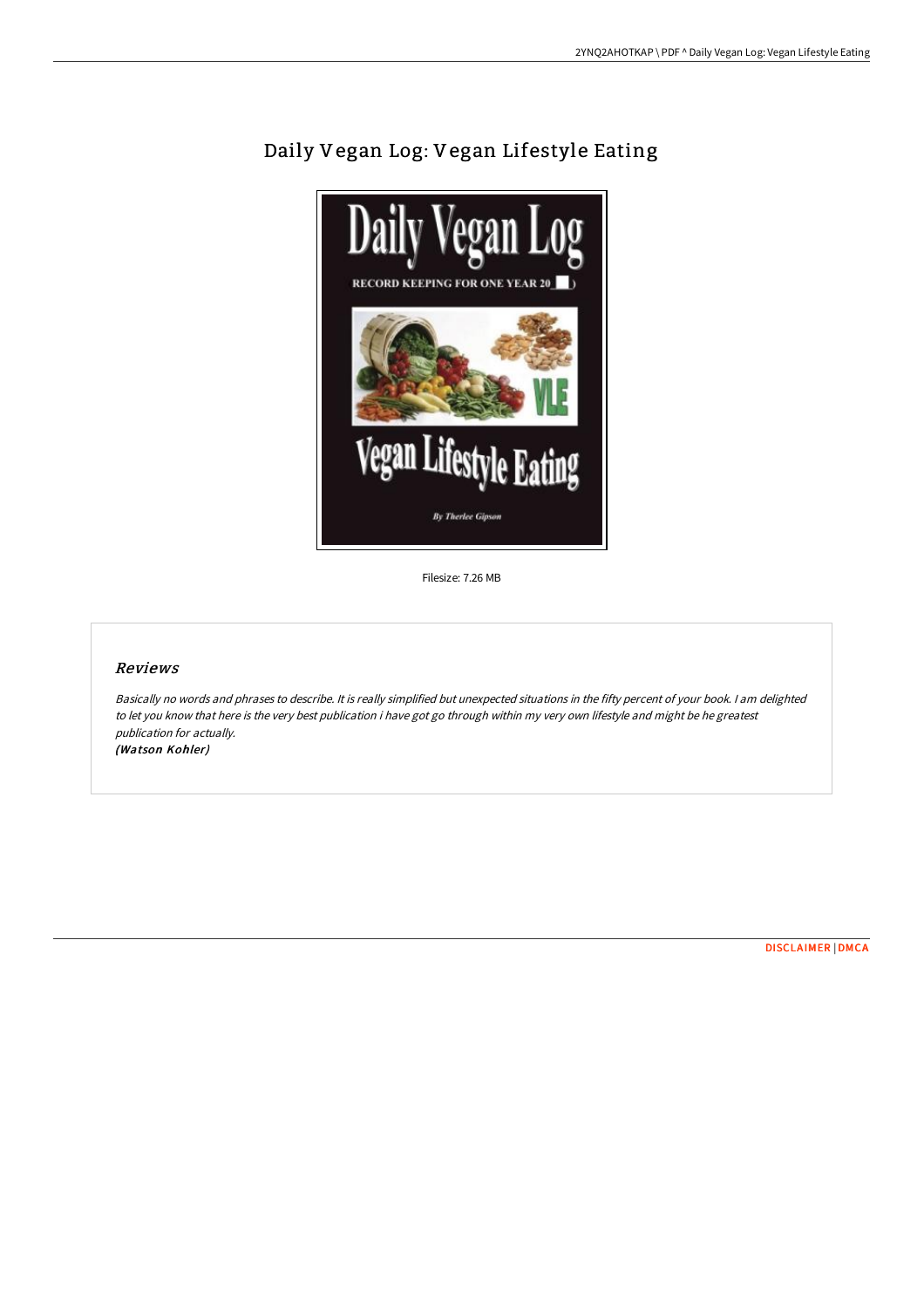## DAILY VEGAN LOG: VEGAN LIFESTYLE EATING



**DOWNLOAD PDF** 

Createspace, United States, 2013. Paperback. Book Condition: New. 254 x 203 mm. Language: English . Brand New Book \*\*\*\*\* Print on Demand \*\*\*\*\*.Veganismis the practice of abstaining from the use ofanimal products, particularly in diet, as well as an associated philosophy that rejects thecommoditystatus ofsentientanimals. A follower of Veganism is known as aVegan. Distinctions are sometimes made between different categories of Veganism.Dietary Vegans(or strictVegetarians) refrain from consuming animal products, not only meat and fish but, in contrast toovo-lacto Vegetarians, also eggs, dairy products and other animal-derived substances. The termethical Veganis oFen applied to those who not only follow a Vegan diet, but extend the Vegan philosophy into other areas of their lives, and oppose the use of animals or animal products for any purpose. Another term used isenvironmental Veganism, which refers to the rejection of animal products on the premise that the harvesting or industrial farming of animals is environmentally damaging andunsustainable. Beware of Red Meat. Red meat is our biggest diet contributor of excess protein and saturated fat levels No one argues that less fat in our diet is healthier, or that saturated fats are the most harmful. Knowing this, livestock growers and butchers have made some changes for the better. Red meat are acid forming in the body; when red meat is cooked too well done, chemical compounds are created that are capable of causing many diseases. Most of us eat more meat than we really need. A 100 gram serving of meat is the size of a deck of cards. Red meat is significantly harder to digest than plant foods. Meat digestion requires more oxygen in the bloodstream. Watch Chinese food, because It has the potential of raising blood sugar level in diabetics. Stay away from smoking and other bad habits; they only make matters worse. Of...

B Read Daily Vegan Log: Vegan [Lifestyle](http://albedo.media/daily-vegan-log-vegan-lifestyle-eating-paperback.html) Eating Online  $\begin{array}{c} \hline \end{array}$ [Download](http://albedo.media/daily-vegan-log-vegan-lifestyle-eating-paperback.html) PDF Daily Vegan Log: Vegan Lifestyle Eating